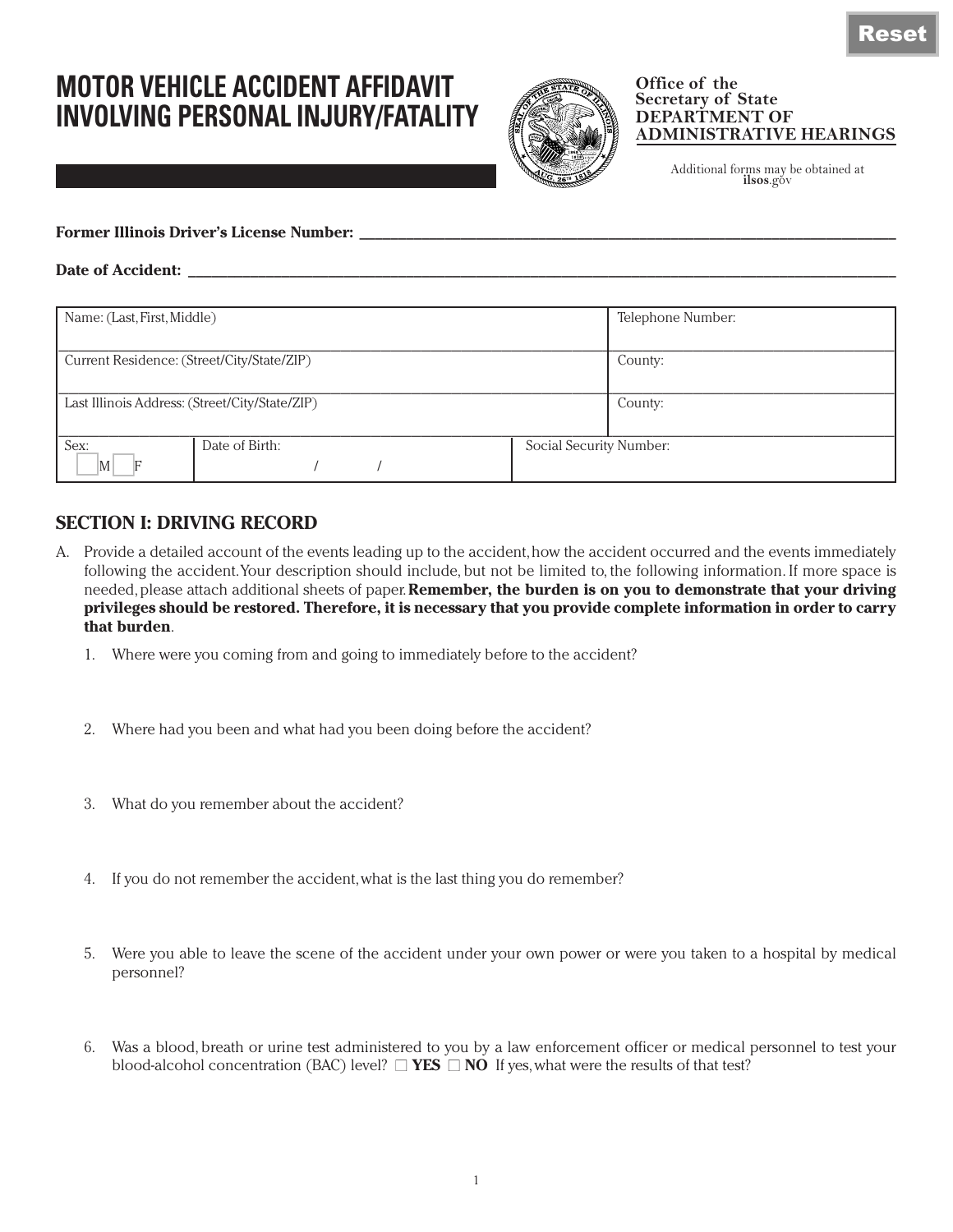- 7. Had you consumed any alcohol beverages or any drugs, whether prescribed or illicit, within the 24 hours preceding the accident? ■ **YES** ■ **NO** If yes, describe what you had consumed, how much you consumed and when you had consumed it.
- 8. How many other people were in your vehicle besides you, and how many people were in the other vehicle(s) involved in the accident?
- 9. What were the extent of your injuries?
- 10. What were the extent of the injuries of any other person(s) involved?
- 11. Were there any pedestrians involved in the accident?  $\Box$  **YES**  $\Box$  **NO** If yes, what was the extent of their injuries?
- 12. What tickets were issued to you as a result of the accident and what is the status of those tickets?
- 13. Are there any civil suits pending against you or by you as a result of this accident?  $\Box$  **YES**  $\Box$  **NO** If yes, what is the status of those suits?
- 14. Did you have insurance covering this accident?  $\Box$  **YES**  $\Box$  **NO**
- 15. Explain your familiarity with the area in which the accident occurred, i.e, was this an area you had traveled extensively, very little or were not familiar with at all?
- 16. What time of day or night was it?
- 17. What were the weather conditions and what condition was the road in?
- 18. How much damage was done to your vehicle and how much damage was done to the other vehicle(s) involved?
- B. Do you feel the accident was caused by you?  $\Box$  **YES**  $\Box$  **NO** Whether yes or no, explain why: